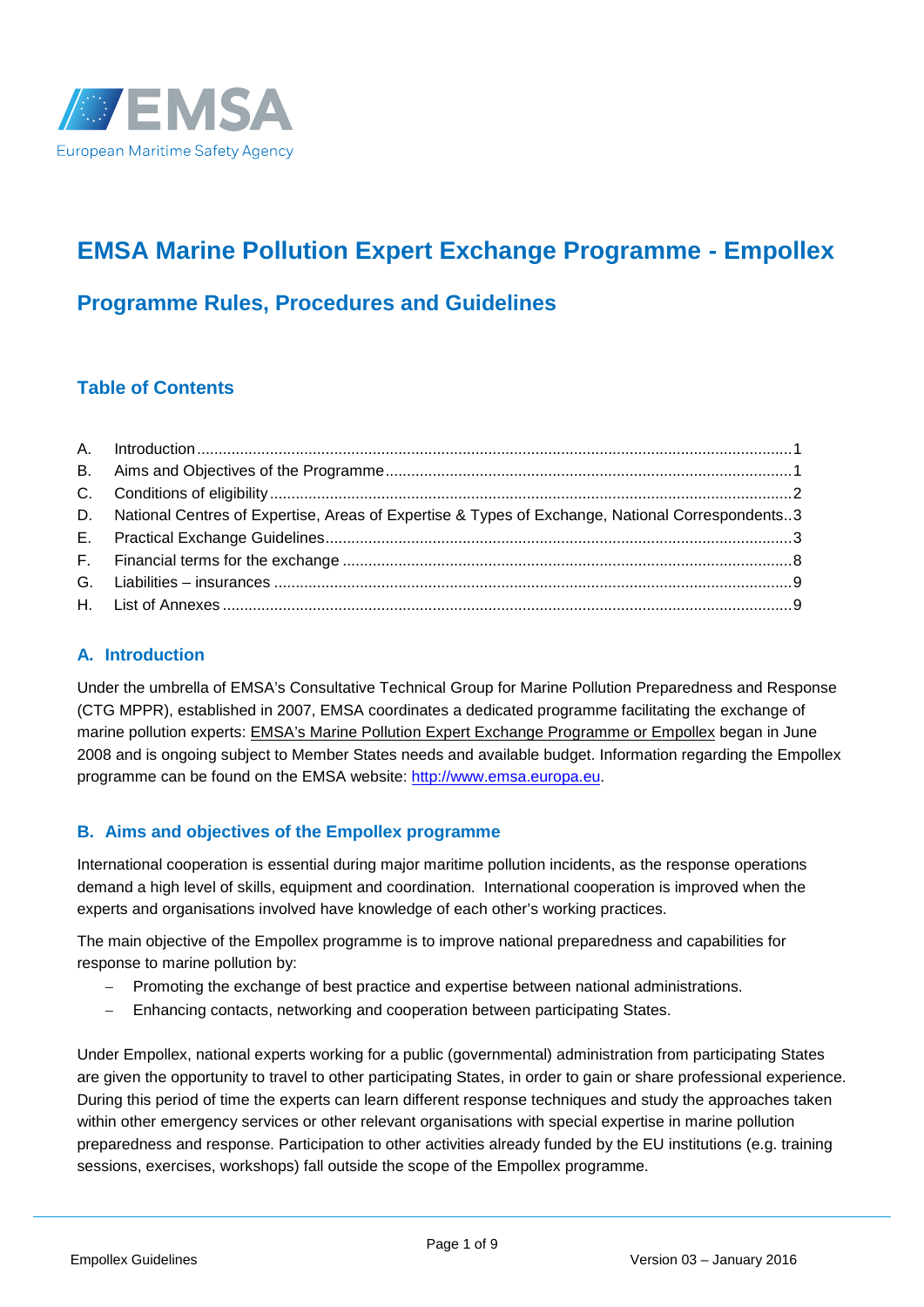# **C. Conditions of eligibility of participation**

#### **C.1 Participating States**

The countries that can participate in the Empollex programme (participating States) are the EU coastal Member States, EFTA/EEA coastal States (Norway and Iceland) and coastal EU Candidate Countries.

#### **C.2 Experts**

National experts/professionals that wish to apply for an exchange must:

- Be working in this field for a governmental institution or public administration. Experts can come from various organisations, including government departments, emergency services, technical or scientific institutes, etc.
- Have some knowledge/experience in the field of marine pollution preparedness and response (accidental or deliberate marine pollution). The multiplying effect at a national level of the experience and lessons learnt from an exchange is an important added value. Experts participating in an Empollex exchange should be able to instruct and spread information and experience gained from an exchange to their colleagues.
- Have a clear objective to learn more about a particular topic (or topics) in this area, within the scope of the programme.
- Have a working knowledge of English and/or the language of the Hosting Centre of Expertise.

An expert can participate in the Empollex programme only once. In exceptional cases it may be possible for the same expert to apply a second time for an Empollex exchange, if the second exchange is duly justified by the expert's objectives and it is approved in advance by the National Correspondent and EMSA.

#### **C.3 Areas of Expertise and Types of Exchange**

- There are five major areas of expertise within the field of at-sea preparedness and response which are suggested areas of focus for an Empollex exchange. More detailed descriptions of the areas of expertise are included in **Annex 1**. The expert's objectives for the exchange should fall within any of these 5 areas
	- a. Coordination and incident management;
	- b. Technical expertise, aerial surveillance and response operations
	- c. Contingency and emergency planning
	- d. Legal and financial aspects
	- e. Scientific and environmental expertise
- Different types of exchange can be envisaged for the expert, including for example a 'single host' or 'multiple hosts', or a 'group' exchange, as detailed in **Annex 2**.
- $-$  It is possible to visit more than one country on one exchange when it is technically justified
- Participating in European spill response exercises organised by a National Authority or Regional Agreement is possible, provided that it is not the main objective of an exchange and forms only part of an exchange.

#### **C.4 Duration**

The duration of an exchange can be from a couple of days up to a maximum of one week, with the time period being dependant on the host institution(s).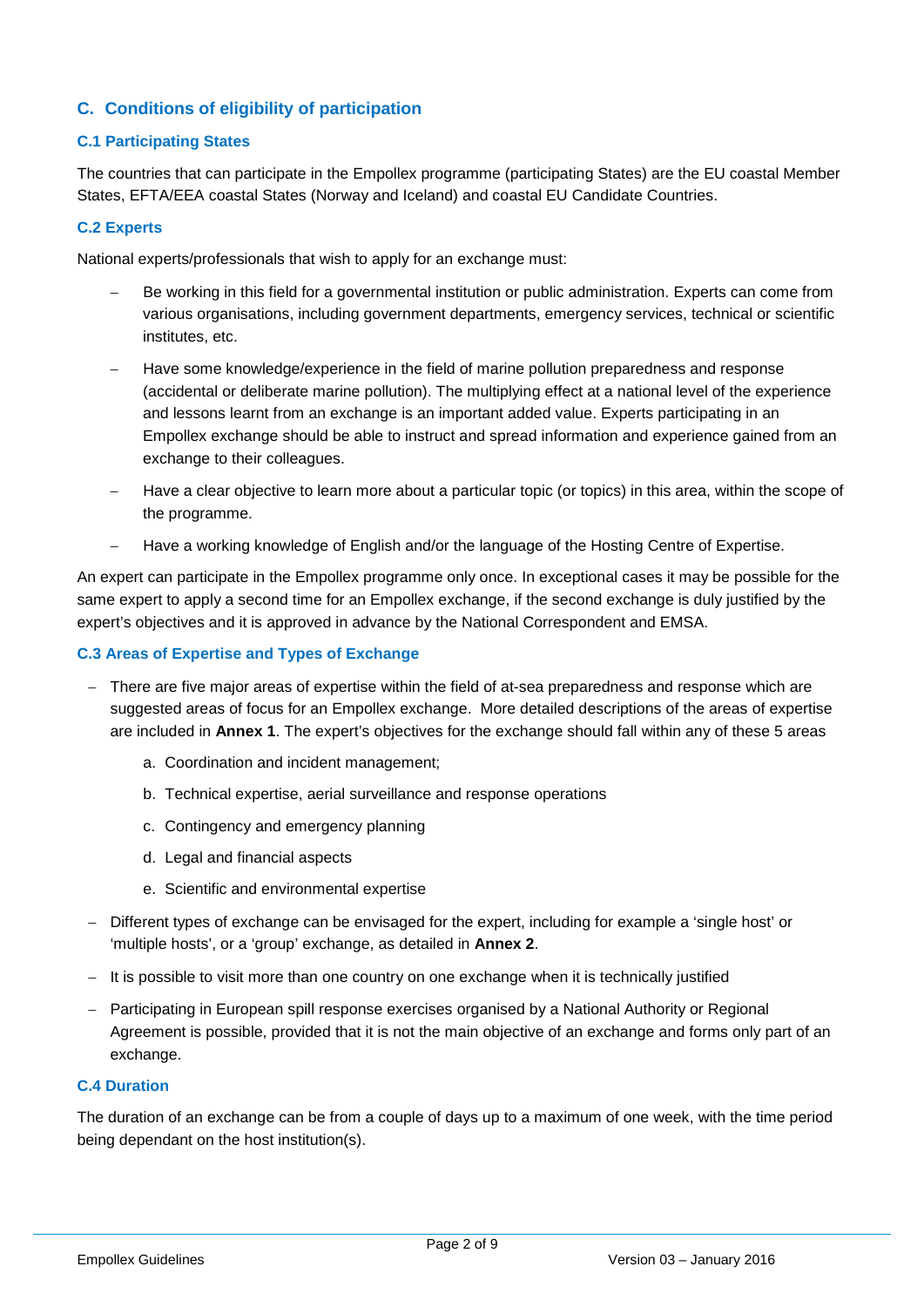# **D. National Centres of Expertise and National Correspondents**

# **D.1 National Centres of Expertise (Empollex Hosting Centres)**

- National Centres of Expertise or Hosting Centres are identified as Centres (public administrations, governmental organisations) that could potentially welcome foreign experts under the Empollex programme, which also gives them the right to send their own experts abroad. An indicative list of these Centres is given in **Annex 7**.
- It is possible that private, non-governmental, or independent organisations, semi-financed by government administrations, with specialist expertise in marine pollution are identified by certain countries as a Centre of Expertise to visit. These organisations however cannot be the main focus of the exchange and would be added as a small part of the visit to the governmental administration(s). Furthermore, these organisations cannot call upon Empollex to send their experts abroad but will have an interest in receiving national marine pollution experts to inform them about their expertise, activities and know-how.

#### **D.2 Empollex National Correspondents**

- EMSA, as the Empollex Coordinator, works with a network of National Correspondents (see **Annex 3**) covering all Empollex participating States. The National Correspondent of each country should be fully informed about the programme, as he/she plays the role of national contact point for Empollex.
- National Correspondents are responsible for the following tasks:
	- Disseminate information about Empollex to all interested parties / administrations within their country;
	- Coordinate with the CTG MPPR member of his/her country and inform EMSA of the country's interest at national level to participate in the Empollex programme each year;
	- Receive, screen and coordinate the applications received at national level and forward these to EMSA;
	- Assist EMSA with identifying and contacting appropriate national Hosting Centres in their country.
- The National Correspondent's coordination / selection of the expert applications is based on consideration of national priorities, relevance and added value of an exchange, etc.
- Allcandidates must send their Empollex applications (**Annex 6a**) directly to their National Correspondent. The National Correspondent reviews the applications of national candidates that they fall within the scope of the Empollex programme and then signs, dates and sends the applications to EMSA.

# **E. Practical Exchange Guidelines**

Each Empollex exchange must follow **four main steps** as indicated below:

- 1. Expert's application at national level and application submission to EMSA;
- 2. Coordination and confirmation of the exchange by EMSA, in cooperation with the expert and the selected Hosting Centre(s) of Expertise;
- 3. The exchange takes place, as per the agreed programme;
- 4. Evaluation of exchange by expert and Hosting Centre, and expert's reimbursement.

Please refer to the **flowchart in Annex 5** which summarises the procedures in this Section, and the **Forms in Annex 4** and **Annex 6.**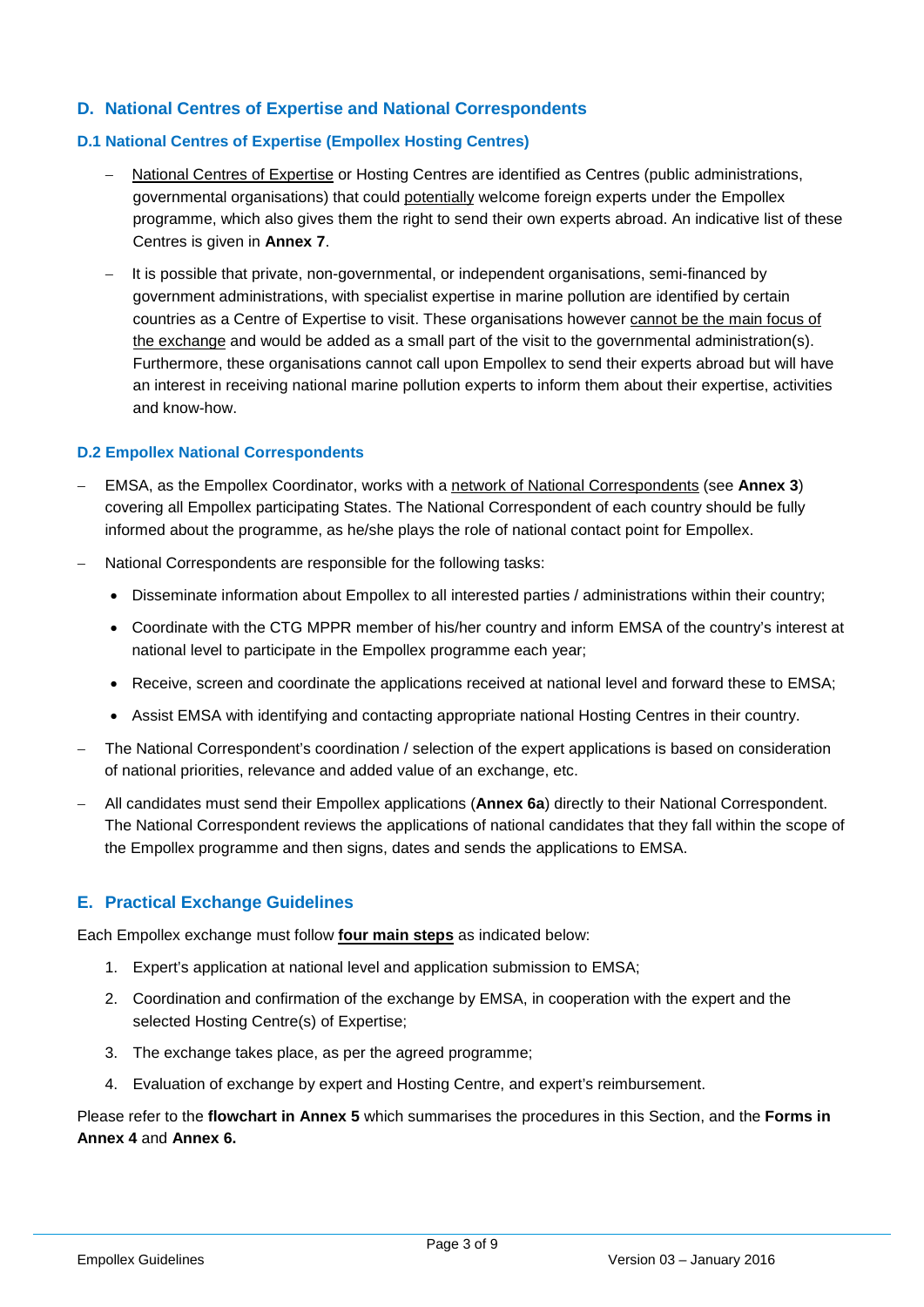#### **E.1 Application and selection procedures**

- Any eligible national expert who wishes to apply for an exchange (the expert candidate) will need to carefully review the Empollex Guidelines and then fill in, date and sign the Empollex *Application Form* **(Annex 6a)** and sent it to the National Correspondent of his/her country at least 10 weeks before the exchange is foreseen to take place.
- The *Application Form* must be fully completed, describing in detail the reasons for applying and clearly stating the applicant's objectives for the exchange, always within the scope of the programme.
- In the *Application Form* the candidate should propose the foreign Hosting Centre(s) of Expertise (institution or body with expertise in the field of marine pollution) that he/she would like to visit on the basis of his/her objectives. He/she can consult the *EMPOLLEX Centres of Expertise Report* (**Annex 7**) to make this choice and EMSA can also assist candidates in choosing an appropriate Hosting Centre.
- The **type of exchange** should be defined in the Application form, as different types of exchanges are possible under the programme, depending on the expert's objectives (see **Annex 2**).
- Applicants must send their *Application Forms* to their National Correspondent (see list in **Annex 3**), who reviews and coordinates the applications received at national level. Applications sent directly to EMSA by an expert will be forwarded to his/her National Correspondent to respect the national coordination process.
- The National Correspondent will screen the *Application Form* to ensure that it falls within the programme's scope, and will sign and send the application forms of selected candidates to the Empollex email at EMSA (Empollex@emsa.europa.eu), at least 8 weeks before the exchange is envisaged to take place.

#### **At a glance - Experts applying to Empollex should:**

- 1. Carefully review the Empollex Guidelines & Empollex Reimbursement Rules
- 2. Fill-in, date and sign the Application Form (Annex 6A)
- 3. Clearly state their objectives for the exchange within the programme's scope
- 4. Propose the foreign Hosting Centre(s) they wish to visit on the basis of their objectives
- 5. Send their Application form to their country's Empollex National Correspondent
- 6. Wait for EMSA to contact them

#### **E.2 Coordination and confirmation of exchange by EMSA**

#### **E.2.1 Receipt of Application at EMSA**

- After receiving the expert's Application, *EMSA will acknowledge its receipt via email* to both the expert applying for the exchange and the National Correspondent who sent the Application to EMSA. Applications shall remain valid for the calendar year of the date of acknowledgment of receipt by EMSA.
- EMSA will verify the conformity of the applications with the Guidelines in this document and take a decision on whether the application can be accepted in principle or not. During this phase, further clarification may be required by the expert. EMSA's formal decision on whether the exchange is approved / confirmed is given at a later stage with the **Exchange Confirmation letter**, following the review of all required documentation.

#### **E.2.2 EMSA contact with Hosting Centre(s) of Expertise**

 EMSA will then contact the desired Hosting Centre(s) of Expertise identified in the *Application Form* and will evaluate their possibilities of hosting the expert (consulting the National Correspondent of the host country if necessary). EMSA will forward the expert's *Application Form* to the Hosting Centre, so that they are aware of the expert's objectives and their proposed dates and duration for the exchange. In accordance with the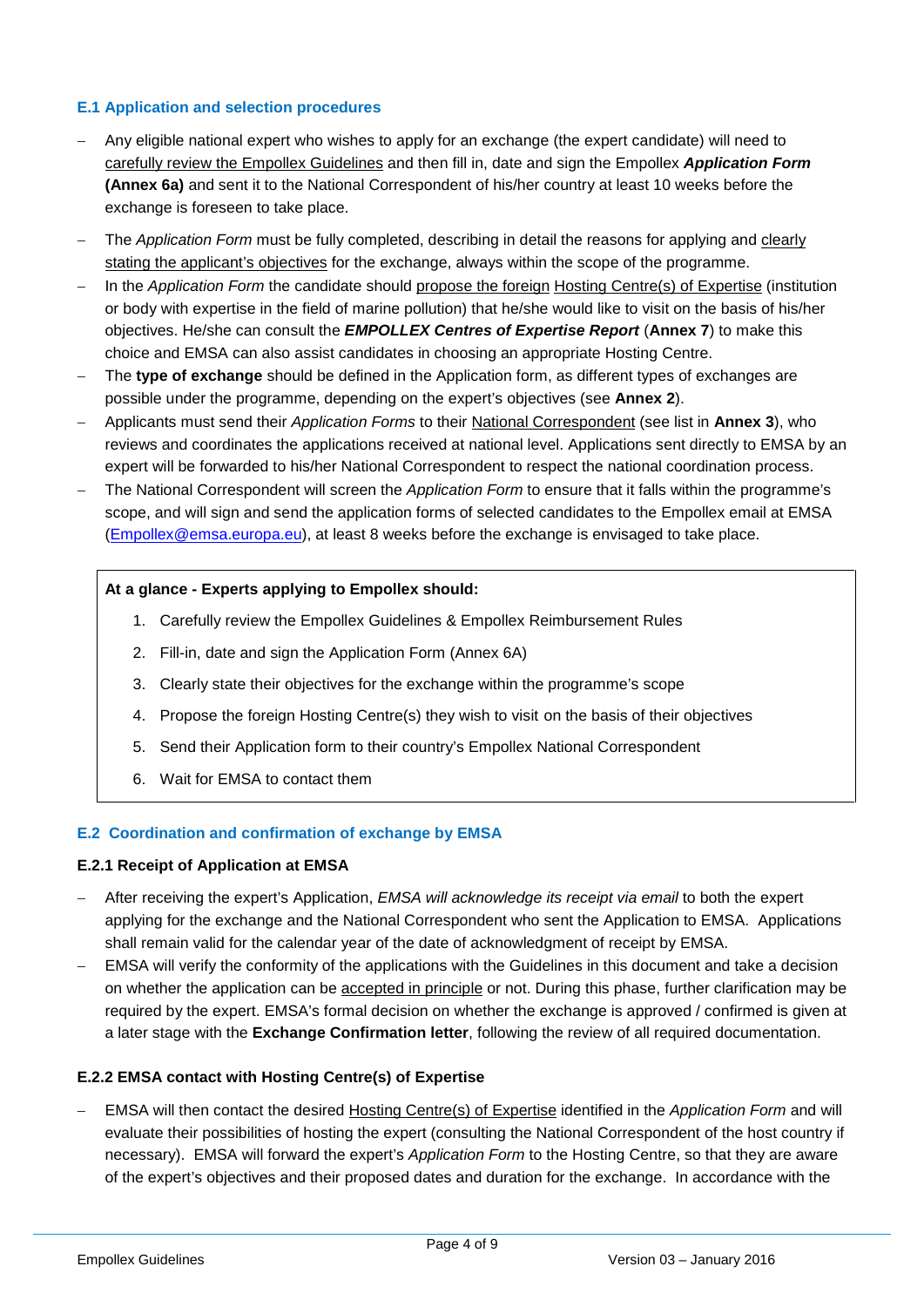information in the expert's *Application Form*, the Hosting Centre will determine if and when they are able to host the expert and for how long.

- If a Centre of Expertise agrees to host the expert (see **Annex 8** for Guidance for Centres of Expertise or Hosting Centres), EMSA will ask this Hosting Centre to fill in and sign Part A of the *Exchange Schedule Sheet* (**Annex 6b – Part A**), then return it to EMSA. In this Sheet, the Hosting Centre is asked to propose a programme for the exchange including any necessary logistical arrangements, and indicate the preferred dates and duration for the exchange. When drafting the programme the Hosting Centre will meet the expert's objectives as much as possible. This Sheet should preferably be received by EMSA at least 5 weeks prior to the exchange.
- If the proposed Centre is not able to host the expert (i.e. unable to find convenient dates for both parties, unable to host for the duration requested, or to fulfil the expert's objectives), EMSA will contact other Centres/countries with similar expertise that may fulfil the expert's objectives, in close cooperation with the expert and the relevant National Correspondents.

#### **E.2.3 EMSA contact with expert and exchange of documents**

- Once EMSA has received the *Exchange Schedule Sheet (Annex 6b),* with **Part A** filled in and signed by the Hosting Centre, including the Centre's proposed programme for the exchange, EMSA will forward this Sheet to the expert to inform them of the proposed exchange programme and possible dates.
- If the expert agrees with the programme and terms of the exchange given in the *Exchange Schedule Sheet*, they will fill in and sign its **Part B (Annex 6b** - **Part B)** and return it to EMSA, at least 4 weeks prior to the exchange. With this the expert declares that he agrees with the programme and duration proposed by the Hosting Centre for the exchange.
- The general terms for the exchange (objectives, dates and duration) should be agreed between the Centre and the Expert in the *Exchange Schedule Sheet* (**Annex 6b – Parts A and B**). Once both parties have signed the *Exchange Schedule Sheet (Parts A and B)*, the Empollex exchange is agreed between the expert and the Hosting Centre and the expert should begin making the preliminary necessary arrangements for the exchange within his/her own institution (e.g. mission request).
- At least 3 weeks before the exchange, the expert will then have to fill-in, date and sign the *Provisional Financial Sheet* (**Annex 6c**) and send it to EMSA for review. When filling in the *Provisional Financial Sheet*, the expert must include all types of envisaged / estimated costs for the exchange, including travel (plane, train, local travel) and accommodation expenses (see Section **F.2** of this document for more details). The estimated costs in Annex 6c should be as accurate as possible.
- EMSA will review the *Provisional Financial Sheet (Annex 6c)*, and may contact the expert for clarifications.

#### **At a glance – Documents needed from the Expert prior to the formal approval of the exchange:**

- 1. *Exchange Schedule Sheet (Annex 6b) – Part B*: Agreement by the expert of the proposed programme for the exchange, as submitted by the Hosting Centre in *Part A*]
- 2. *Provisional Financial Sheet (Annex 6c)* with all the estimated costs for the exchange

#### **E.2.4 Exchange confirmation**

- After review of all the documents mentioned in part E.2 above, if the exchange is approved by EMSA this will be confirmed and communicated to the expert in the form of the **Empollex Exchange Confirmation Letter,** at least 2 weeks prior to the exchange.
- Only upon receiving this *Exchange Confirmation letter*, the expert should submit the mission request to their institution, book/purchase their tickets and make the hotel reservations for the exchange, on the basis of the agreed programme for the exchange (Annex 6b) and the Provisional Financial Sheet (Annex 6c).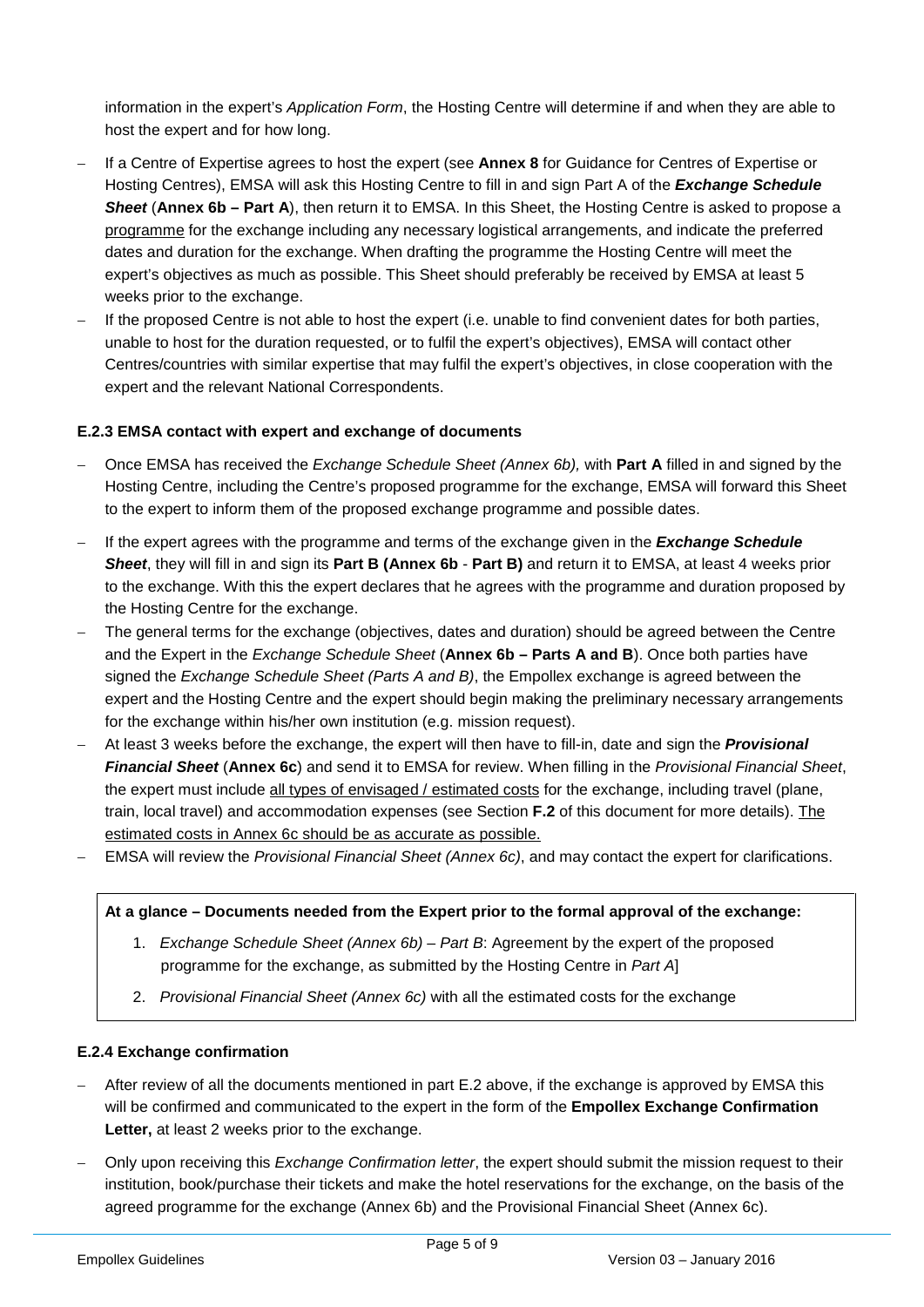- Authorisation by EMSA should be requested in writing prior to the actual exchange taking place, if the actual costs for an already confirmed Empollex exchange exceed by more than 20% the estimated costs indicated in the *Provisional Financial Sheet* (Annex 6c).
- The Hosting Centre(s) will also be informed of the confirmation of the exchange by EMSA. At this point the expert is also given the contact details of the Hosting Centre to discuss directly any details and logistical arrangements of the exchange.

#### **E.2.5 Cases of** *force majeure*

*'Force majeure'* is any unforeseeable, exceptional situation or event beyond the control of the expert or the hosting institution that prevents either of them from fulfilling any of their obligations under the Empollex exchange. The situation or event must not be attributable to error or negligence on the part of the expert or on the part of the hosting institution and must prove to be inevitable despite their exercising due diligence. Defaults of services, defects in equipment or material or delays in making them available, labour disputes, strikes and financial difficulties may not be invoked as force majeure, unless they stem directly from a relevant case of force majeure.

In case of *force majeure* that prevents an expert from leaving for an exchange:

- $-$  Each cancellation should be justified and EMSA should be informed as soon as possible prior to the agreed exchange dates.
- If possible the institution or organisation sending the expert abroad should foresee a back-up person who can replace the initially selected expert to make sure that an exchange takes place.

#### **E.3 The Exchange**

- The expert goes to the Hosting Centre or Centres of Expertise for the actual Empollex exchange, in accordance with the agreed exchange programme. It is important during the visit to the Hosting Centre of Expertise to promote the **exchange of information and best practice** between the Hosting Centre and the visiting expert, so that the Hosting Centre also benefits from the exchange.
- The agreed exchange programme and envisaged/estimated costs, as described **in Annex 6b** and **Annex 6c**, should be followed as much as possible. Any significant variations to the agreed programme or increase of more than 20% of the estimated costs should be notified by the expert in writing to and authorised by EMSA prior to travelling to the agreed Empollex Hosting Centre for the exchange.

#### **E.4 After the Exchange – Evaluation and Reimbursement**

- After the exchange, EMSA will contact the **Hosting Centre(s) of Expertise** for its/their feedback on the exchange (**Annex 9**).
- Within **60 calendar days** from the last day of the exchange at the agreed Empollex Hosting Centre, the expert must submit his/her request for reimbursement to EMSA. Requests for reimbursements or supporting documents received after this deadline may be rejected and EMSA may not reimburse the related expenditure. The request for reimbursement comprises of two sets of documents:
	- *1. Empollex Exchange Evaluation Sheet* (**Annex 6d**).
	- *2. Expenses Reimbursement Form for Empollex Experts* (**Annex 4**), **including copies of all travel supporting documents.**
- The *Empollex Exchange Evaluation Sheet* (**Annex 6d**) must be completed, dated and signed and sent to EMSA by email (scan) or fax.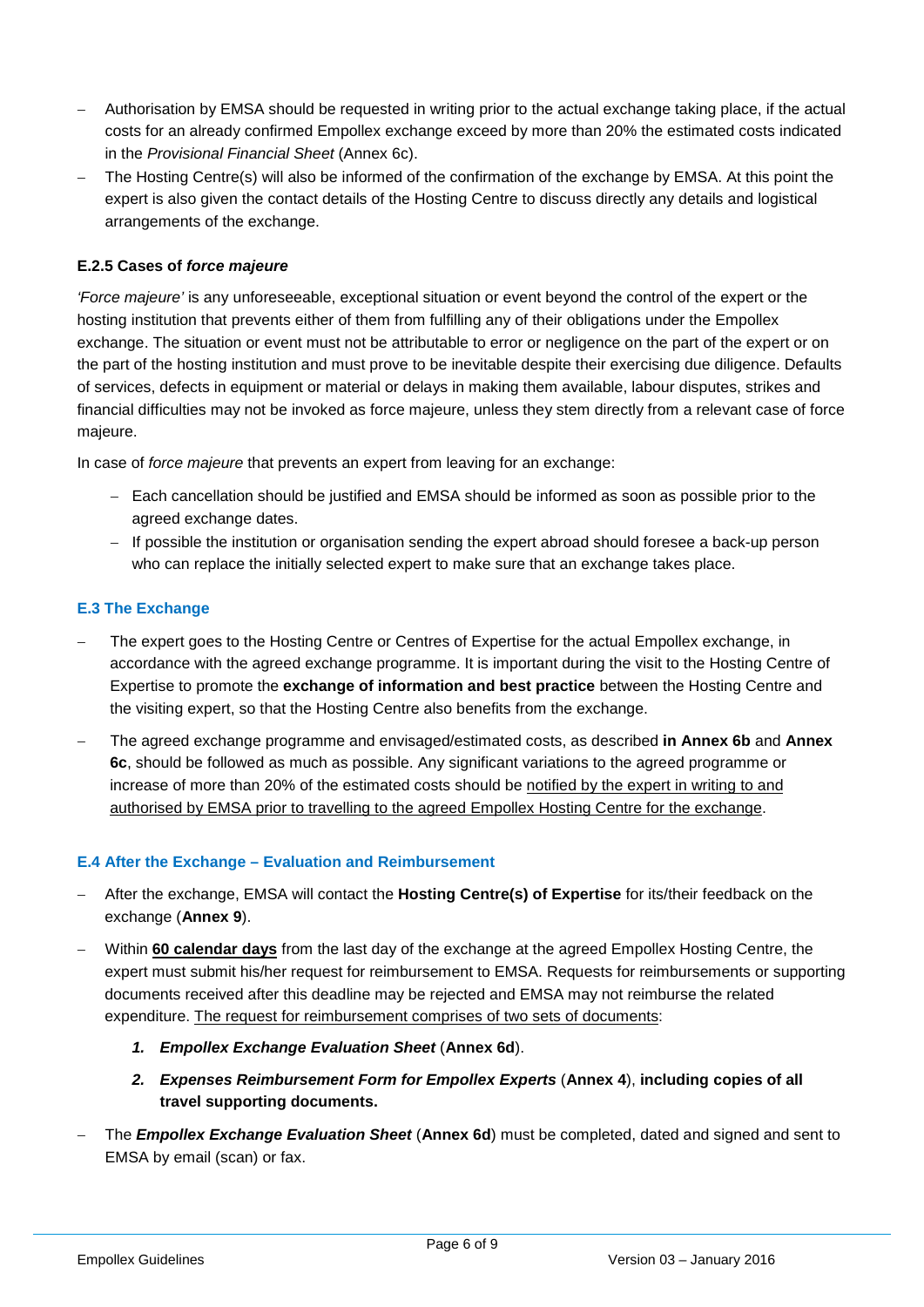- The evaluation sheets (Annex 6d) will also be used by EMSA to evaluate the quality of the exchanges. A summary of the evaluation will also be reported to the Hosting Centre(s). At the end of the year a general summary will be sent to the National Correspondents based on the exchanges which took place.
- The travel *Expenses Reimbursement Form for Empollex Experts* (**Annex 4**) must be filled in and signed by the expert and sent to EMSA by post. The part that says "*For EMSA use only*" should not be filled in by the expert. As all costs must be evidenced by appropriate documents, copies of all travel supporting documents (i.e. e-tickets for all flights, train tickets, tickets for public transport, hotel invoices, etc.) must also be sent to EMSA. See Section **F.2** for guidance on what costs can be reimbursed by EMSA.
- The completed *Expenses Reimbursement Form for Empollex Experts (Annex 4)* must be sent to EMSA by post; the remaining supporting documents (i.e. e-tickets for all flights, train tickets, tickets for public transport, hotel invoices, etc.) and the *Exchange Evaluation Sheet (Annex 6d)* can be scanned and sent to EMSA by email. EMSA will review these and advise the expert on any corrections needed or if further information or documentation is required.
- In order to be reimbursed by EMSA, all experts undertaking an exchange (if they have not already been reimbursed by EMSA in the past) need to fill in and submit to EMSA the *Legal Entity Form<sup>1</sup>* and the *Financial Identification Form<sup>2</sup> .*
- EMSA will strictly apply its *Rules of Reimbursement of Travel Subsistence and Other Expenses to Experts participating in the Empollex Programme (Annex 4)*, therefore EMSA will not reimburse any costs incurred by the expert which are not covered under these Rules.
- EMSA is committed to pay 75 % of the actual incurred total costs of the exchange within 30 calendar days upon receipt and acceptance of the expert's *Exchange Evaluation Sheet* and *Expenses Reimbursement Form* (including supporting documents), whichever comes later.
- Any conversion between the euro and another currency will be made at the monthly accounting exchange rate, established by the Commission and published on the website indicated below, applicable on the date of the invoice.

http://ec.europa.eu/budget/contracts\_grants/info\_contracts/inforeuro/inforeuro\_en.cfm

- The reimbursement by EMSA shall be executed by bank transfer in EURO to the account of the expert's institution, unless the expert has explicitly requested otherwise (e.g. to be reimbursed in their personal account), in which case written derogation will be requested by EMSA from the expert's administration. In all cases, the bank account for the reimbursement should be clearly indicated in the *Reimbursement Form*.
- The Expert should make the appropriate arrangements within his/her administration for reimbursement of the remaining 25% of the exchange costs.

#### **At a glance – Documents needed for the Expert's reimbursement within 60 days after the exchange:**

- 1. *Empollex Exchange Evaluation Sheet (Annex 6d)* The sheet must be completed, dated, signed and sent to EMSA by email or fax.
- 2. *Expenses Reimbursement Form for Empollex Experts (Annex 4)* The form must be completed, dated, signed and sent to EMSA by post. The part that says "*For EMSA use only*" should not be filled in by the expert. *All costs must be evidenced by supporting documents (e-tickets for flights, train tickets, tickets for public transport, hotel invoices, etc.) which must also be provided by the expert to EMSA*.

<sup>1</sup> http://ec.europa.eu/budget/contracts\_grants/info\_contracts/legal\_entities/legal\_entities\_en.cfm

<sup>&</sup>lt;sup>2</sup> http://ec.europa.eu/budget/contracts\_grants/info\_contracts/financial\_id/financial\_id\_en.cfm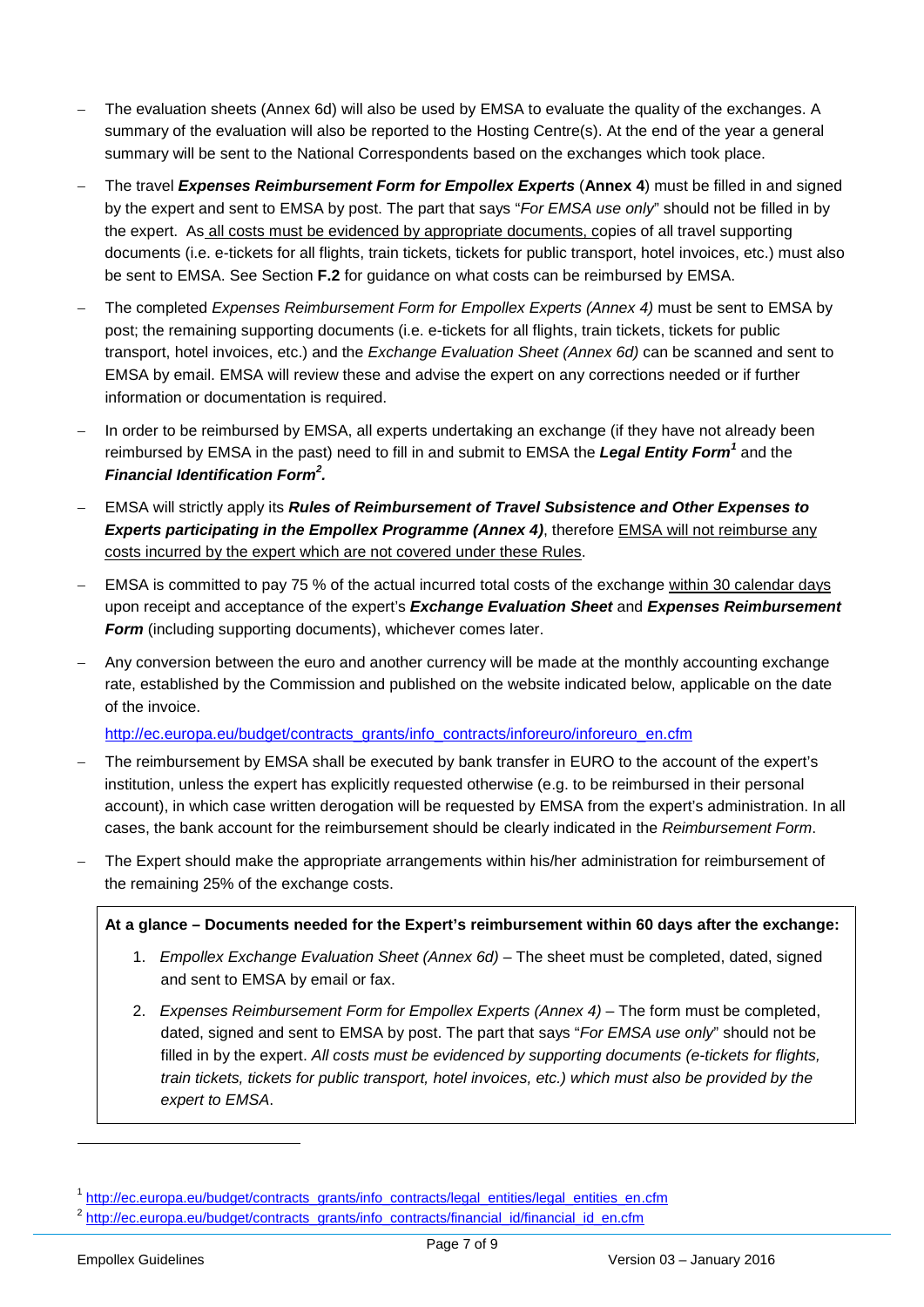# **F. Financial terms for the exchange**

#### **F.1 General terms**

- EMSA's contribution for each expert exchange under the Empollex programme amounts to reimbursing 75% of the travel and subsistence costs of the exchange. The remaining 25% are at the expense of the participating institution /administration sending the expert abroad.
- The estimated costs as indicated in the *Provisional Financial Sheet (Annex 6c)* (+20%) will be considered during the reimbursement as a maximum ceiling (see Sections **E.2** and **E.3** above).

#### **F.2 Travel, accommodation and subsistence reimbursement**

- EMSA's reimbursement will be done in accordance with the *Rules of Reimbursement of Travel Subsistence and Other Expenses to Experts participating in the Empollex Programme (referred below as Empollex Rules of Reimbursement) (Annex 4).* These Rules will be provided to the expert together with the Exchange Confirmation Letter.
- Should the Empollex Rules of Reimbursement be amended by the date the Empollex exchange takes place, the Rules in force at the time when the Exchange Confirmation Letter was sent out will apply.
- All travel, accommodation and subsistence expenses must be paid by the expert or his/her institution and 75 % of the total costs will be reimbursed by EMSA after the exchange, subject to submission of the required documentation (see Section **E.4** above). EMSA will not reimburse any costs incurred by the expert which are not covered under the *Empollex Rules of Reimbursement* or any costs which are not evidenced by appropriate supporting documents (tickets, invoices etc.).
- In accordance with these *Empollex Rules of Reimbursement (Annex 4),* the types of costs reimbursed by EMSA include:
	- *Daily allowance*: Experts shall receive reimbursement for subsistence expenses through a daily allowance per day of Empollex exchange meeting (excluding travel days), as indicated in the **Empollex Rules of Reimbursement (Annex 4), part 1.3.** For Empollex exchange meetings/events which only last half a day (duration of 4 hours or less), 2/3 of the daily subsistence allowance paid by EMSA shall be reimbursed. The daily allowance amount to be reimbursed to the expert is indicated per country in the list attached as **Annex A** to the Empollex Rules of Reimbursement (Annex 4).
	- *Accommodation allowance*: Experts shall receive reimbursement for their accommodation through an accommodation allowance per necessary overnight stay, as indicated in the **Empollex Rules of Reimbursement (Annex 4), part 1.3**. The accommodation expenses actually incurred by the expert will be reimbursed up to the ceiling indicated per country in the list attached as **Annex A** to the Empollex Rules of Reimbursement (Annex 4).
	- *Travel costs:* EMSA will reimburse travel costs including flights (economy class), train or ferry/ship costs as indicated in the **Empollex Rules of Reimbursement (Annex 4), part 1.2. 'Travel Reimbursement'**. In any case the expert is requested to indicate all travel costs (incl. transport within the country of where the exchange takes place) in the *Provisional Financial Sheet (Annex 6c)* and provide supporting documents as to the actual price of all the travel done during the exchange. A prior agreement by EMSA shall always be obtained by the expert when the price of air travel may exceed EUR 1,000. Travel to and from an airport shall be reimbursed only when public transport is used; please note that taxi fares are not reimbursed.